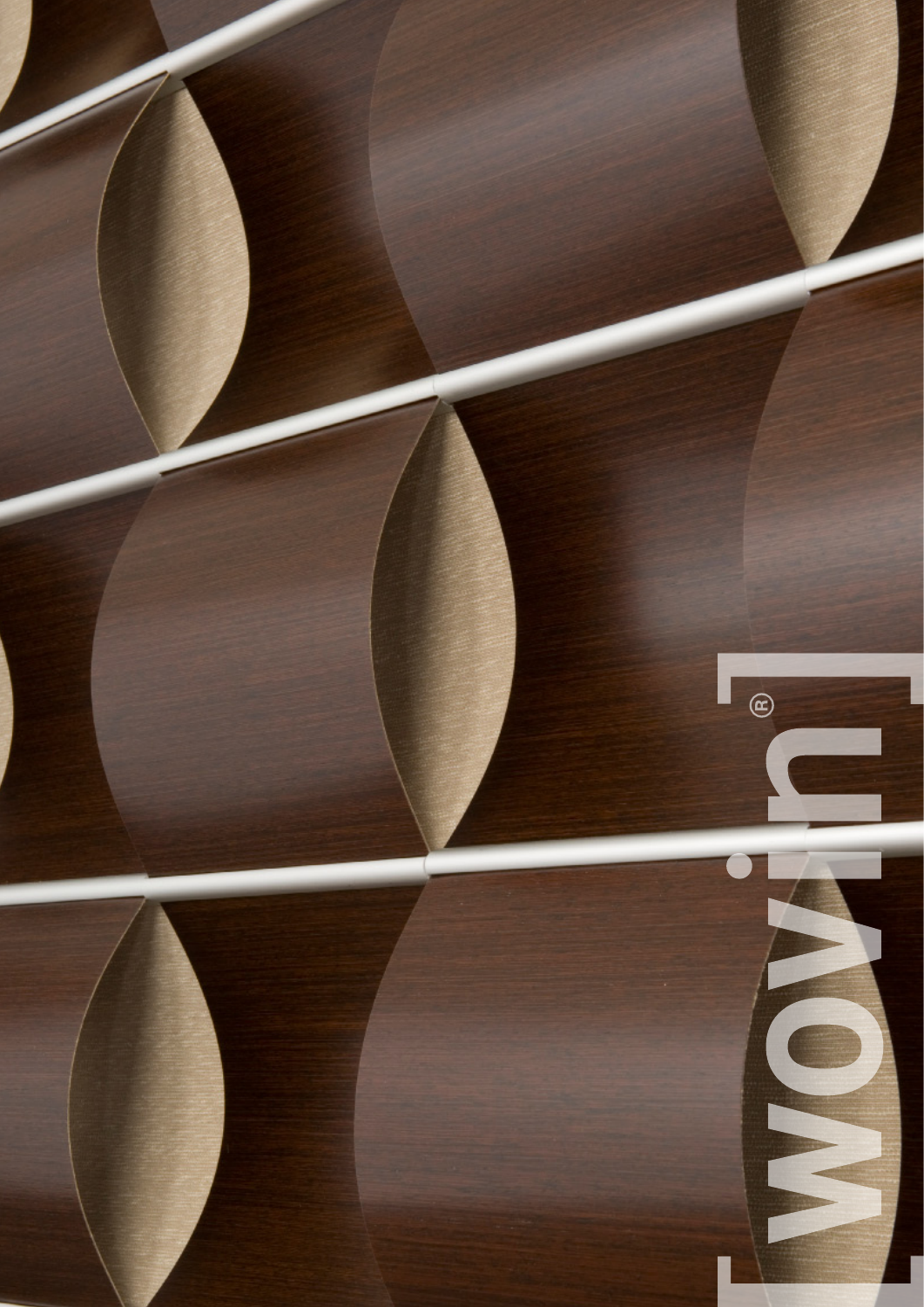



### Timber Laminate Finishes

Our Timber Laminate range is a pre-finished genuine timber veneer laminate. It is suitable for Wovin Wall®, Wave Wall or Ripple (Ripple tile) applications. The wood surface is protected either with a natural matt clear polyurethane acrylic coating (SB), or with a polyurethane coating (P).





# [wovin]

www.wovinwall.com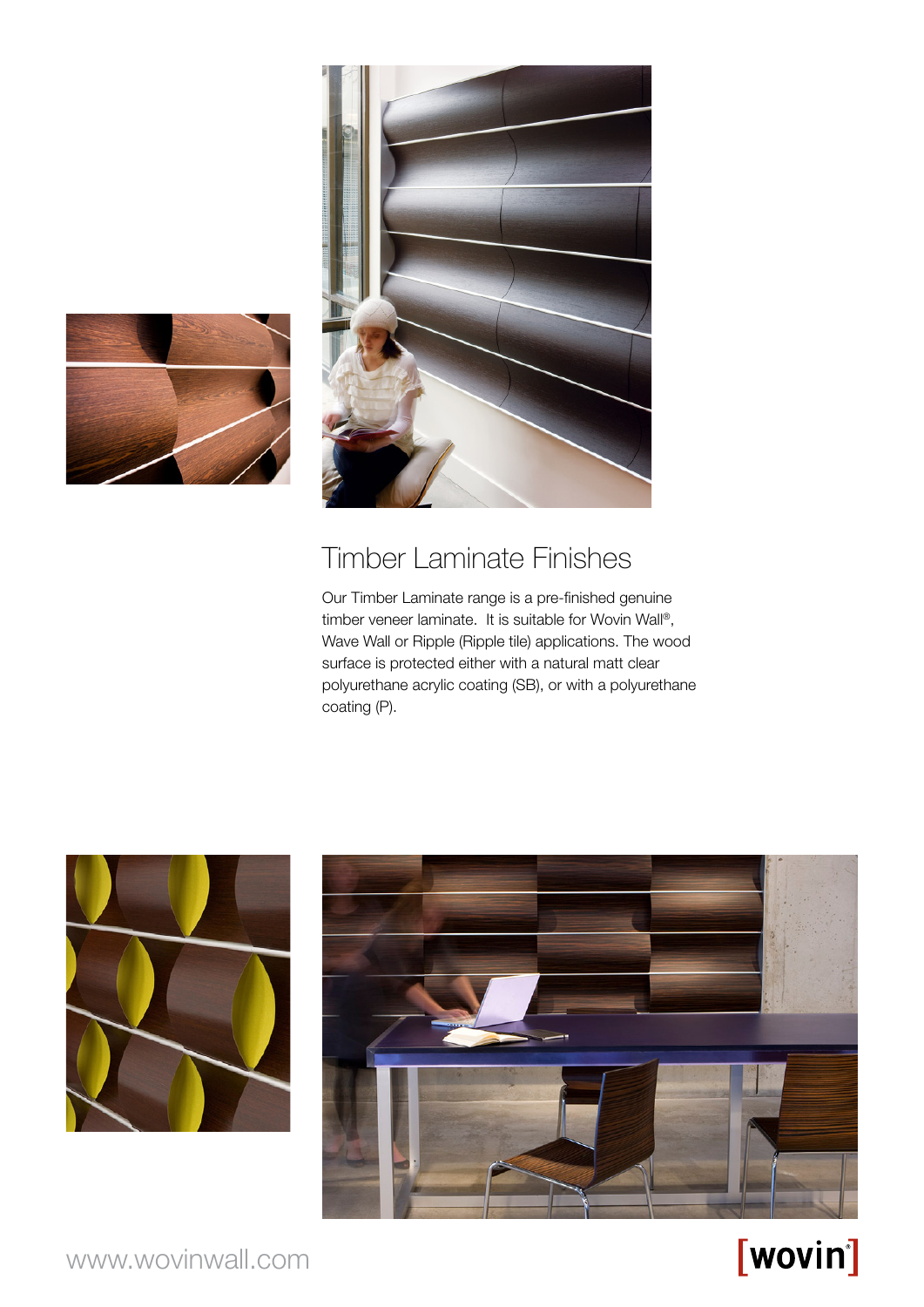## Timber Laminate Finishes / Available Colours

#### Navlam SB



Navlam SB Oak



Navlam SB Teak

Navlam SB Bunya

Navlam SB Bella Noce





Navlam SB Ebano Rosso



Navlam SB Albeige

Navlam SB Grey Gum

Navlam SB Arcadian Oak



Navlam SB Sable Oak

Navlam SB Brown Oak

Carobo

Navlam SB

Navlam SB Pepper Oak

Navlam SB French Oak

#### Navlam P



Snow Birch



Olive Blueberry





Navlam P Navlam P Navlam P Barossa Navlam P Navlam P Matai Ebano Noce



Navlam P Marrakesh

www.wovinwall.com

# [wovin]